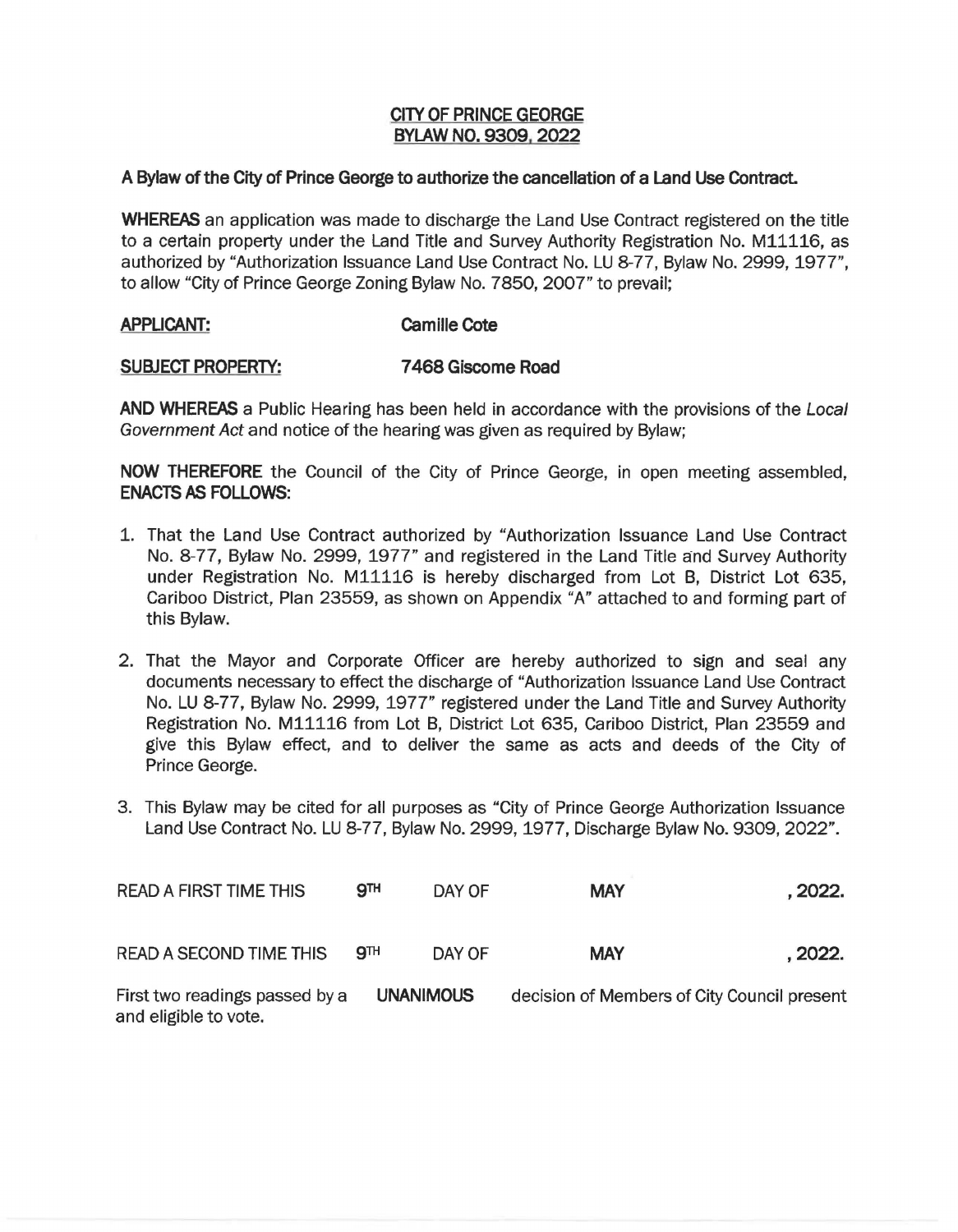READ A THIRD TIME THIS **30TH** DAY OF **MAY** , **2022.** 

Third reading passed by a and eligible to vote. **UNANIMOUS**  decision of Members of City Council present

ADOPTED THIS 13TH DAY OF BY A **UNANIMOUS**  PRESENT AND ELIGIBLE TO VOTE.

**JUNE** , **2022,**  DECISION OF ALL MEMBERS OF CllY COUNCIL

**MAYOR** 

M. CORPORATE OFFICER